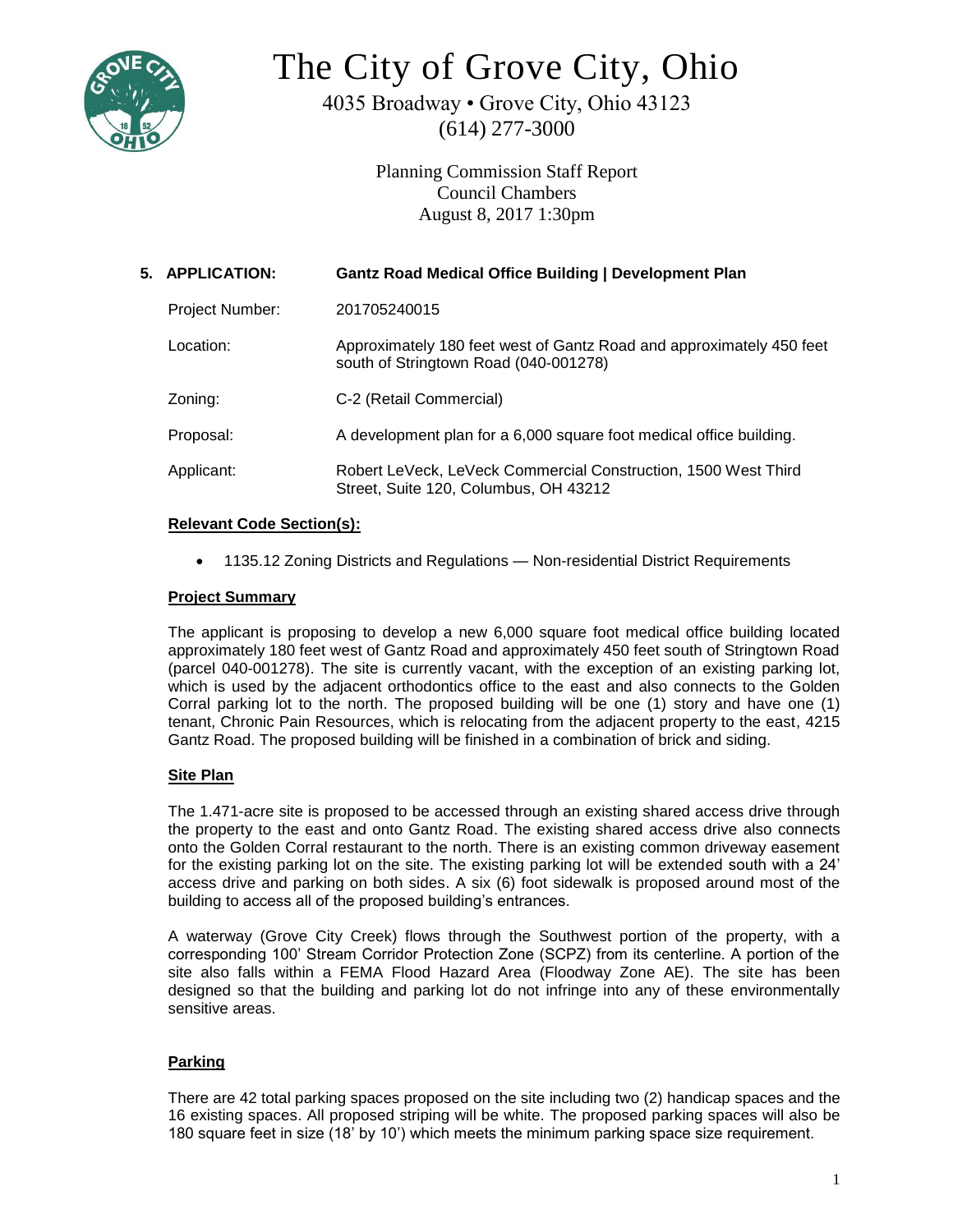The parking lot along the east property line is setback approximately six (6) feet from the east property line. This matches with the setback of the existing parking lot on the property, but does not meet the 10-foot parking setback requirement. A variance will be required from the Board of Zoning Appeals to reduce this setback; however, staff would be supportive of this variance as it would match the setback of the existing parking lot on the site.

#### **Landscaping**

A landscape plan has been submitted; however, a number of items related to landscaping do not comply with the requirements of Chapter 1136. Outstanding issues on the landscape plan include building perimeter landscaping, parking lot perimeter landscaping, landscaping around the base of signage and the screening of service structures. Additionally, increased landscaping in accordance with section 1136.07, is required along the south property line where adjacent to the residential property to properly screen the development from the apartments.

Three (3) Norway Spruce evergreen trees have been proposed to screen the building from the north property line. Three (3) Princess Diana Serviceberry trees have been proposed to the west of the parking lot. An evergreen hedge consisting of Globe Arborvitae and Dense Yew shrubs has been proposed along the east property line. Each landscape island will contain either one (1) Skyline Honey Locust or Red Maple tree. The dumpster enclosure will be screened with 12 Emerald Green Arborvitae trees at five (5) to six (6) feet in height. The front of the building will be landscaped with a combination of Burning Bush and Green Velvet Boxwood shrubs.

## **Lighting**

The submitted photometric plan shows adequate lighting levels (0.5 footcandle minimum) in all vehicular and pedestrian areas around the property. Downcast LED lights, black in color, are proposed on the site, but do not match area lighting fixtures. Staff believes that lighting on the site should match that utilized on McDonald's site to the north and that utilized on the existing parking lot on the site.

## **Building**

The proposed warehouse will be 6,000 square feet with one (1) story totaling at 20'8" in height. The building will be finished in brick ("675-Tangier" in color) on the building's north and east elevations, with tan stucco utilized on the west and south elevations. A brick water table is also proposed on the west and south elevations. The elevations appear to have siding on the west and south elevations; however, the applicant has indicated that this will be stucco. Staff recommends that stucco be utilized on the west and south elevations with a brick water table. The roof will have gray shingles. Each of the building's entrances will utilize floor to ceiling glass with glass doors and a small overhang/porch area with columns.

The dumpster enclosure walls will be finished in brick with coping along the top. The gates will be constructed of 100% opaque stained solid wood.

#### **Signage**

Although signage is not approved as part of the development plan for this development and will require administrative review and approval by the Building Division, the applicant has submitted preliminary signage information for a proposed monument sign. The monument sign will be eight (8) feet in height with a two (2) foot brick base. The cabinet will be 50 square feet in size and contain information regarding the pain center. The location of the proposed monument sign was not indicated on the site plan.